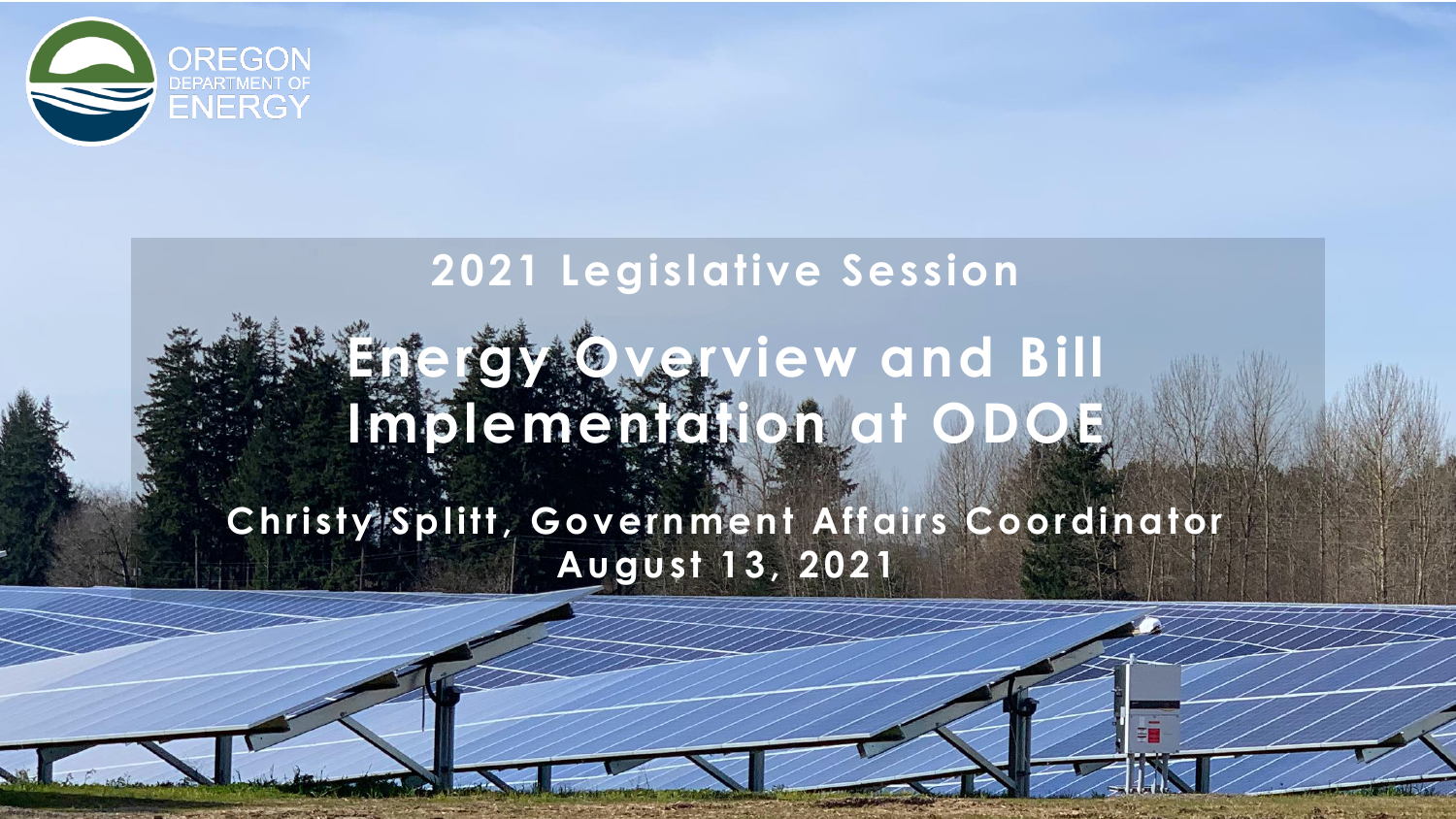# What I'll cover…

- ODOE's 2021 Legislative Report
- Brief overview of energy bills during session
- Bill implementation at ODOE
- How to follow our work

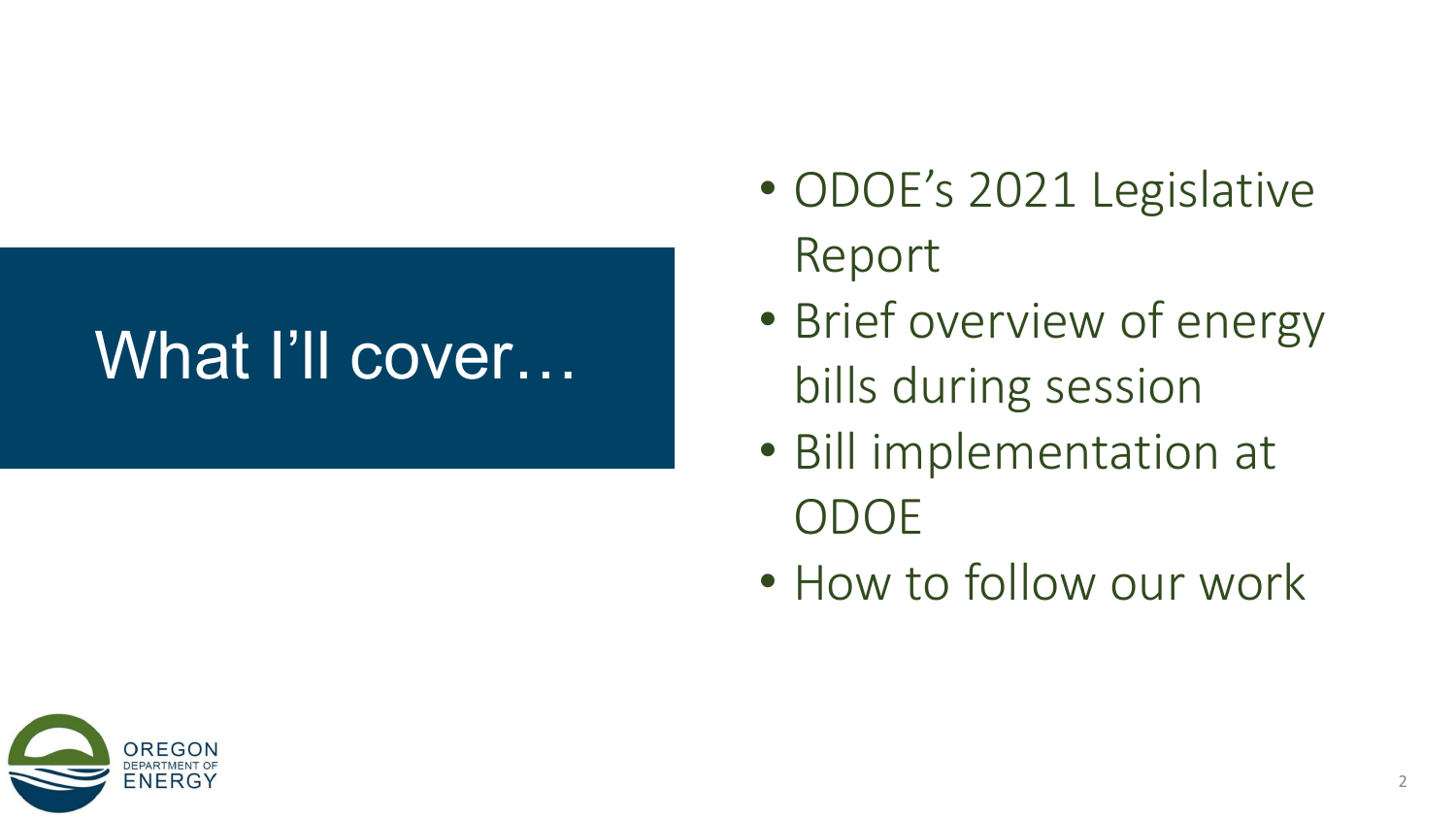

# OREGON DEPARTMENT OF ENERGY

Leading Oregon to a safe, equitable, clean, and sustainable energy future.



The Oregon Department of Energy helps Oregonians make informed decisions and maintain a resilient and affordable energy system. We advance solutions to shape an equitable clean energy transition, protect the environment and public health, and responsibly balance energy needs and impacts for current and future generations.

**W h a t W e D o** On behalf of Oregonians across the state, the Oregon Department of Energy achieves its mission by providing:

- A Central Repository of Energy Data, Information, and Analysis
- A Venue for Problem-Solving Oregon's Energy Challenges
- Energy Education and Technical Assistance
- Regulation and Oversight
- Energy Programs and Activities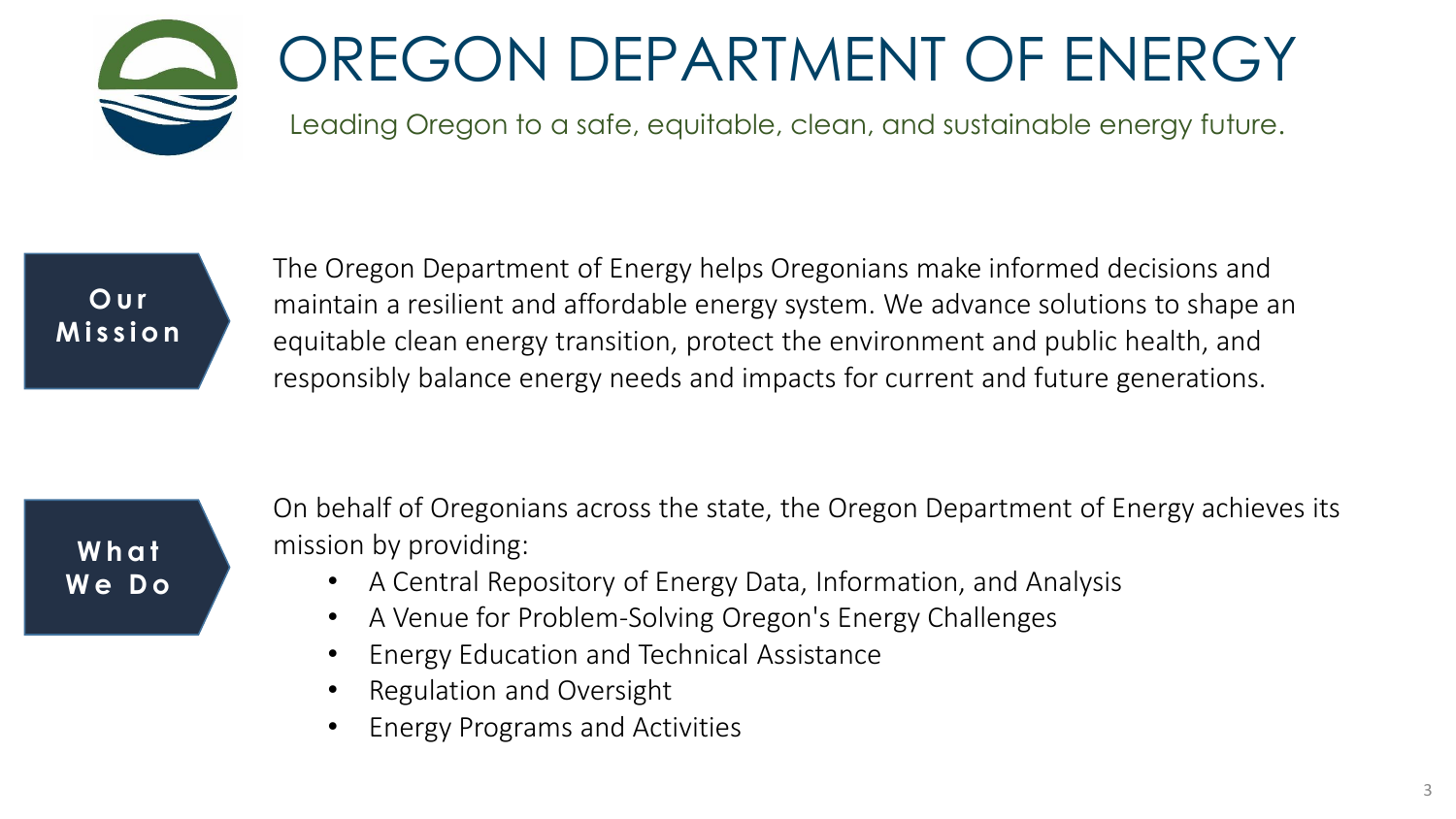# 2020 BIENNIAL ENERGY REPORT

#### Goal of the Report

Pursuant to ORS 469.059, provide a comprehensive review of energy resources, policies, trends, and forecasts, and what they mean for Oregon.

#### Scoping the Report

Shaped by a data-driven process, equity considerations, and input from stakeholders and the public.

#### Designing the Report

Shorter briefs on a wider variety of energy topics, tear-away style. Themes cross sections for general 101 or technology reviews and deeper-dive policy briefs.



#### **https://energyinfo.oregon.gov/ber**

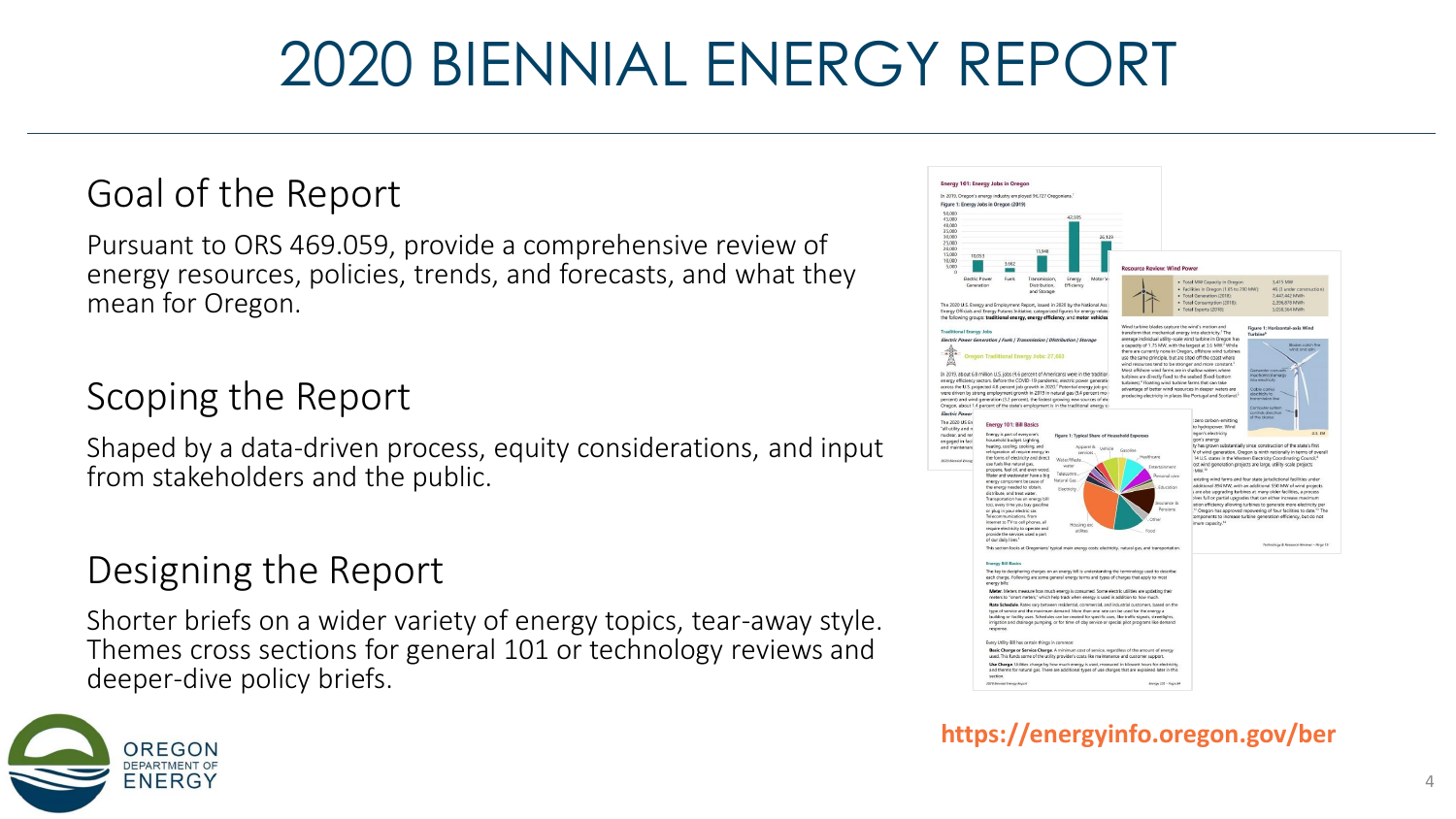# **2021 Legislative Report**

- A brief overview of energy issues
- Short, easy to read summaries of 48 bills
- Links to bills and background materials



[2021-Legislative-Session-Report](https://www.oregon.gov/energy/Data-and-Reports/Documents/2021-Legislative-Session-Report.pdf).pdf (oregon.gov)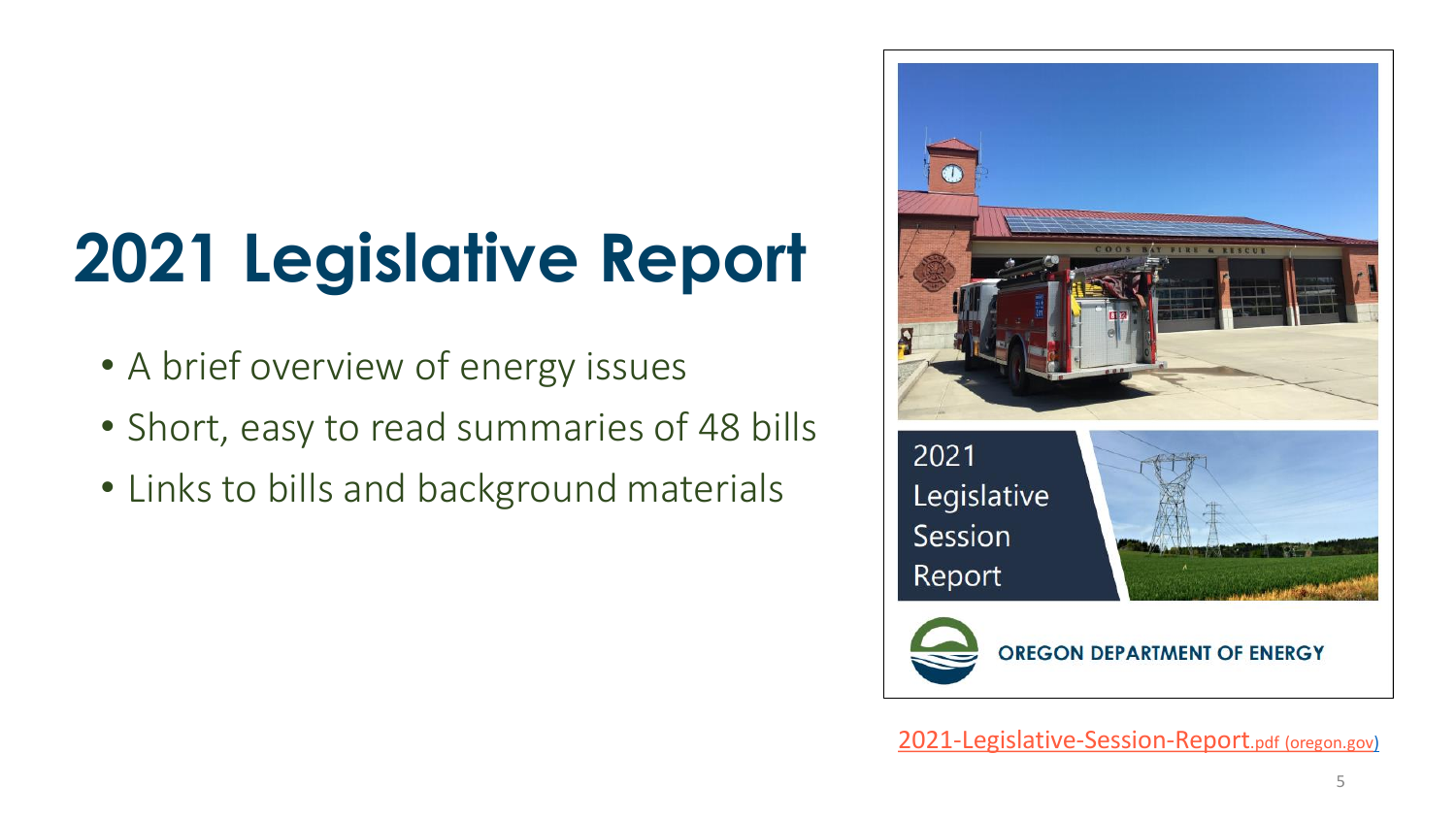# SESSION AT A GLANCE

By the Numbers 2519 Bills, 715 Passed

Highest Profile Energy Topic Clean Electricity Standard

Other Energy Topics

Transportation Electrification Public Purpose Charge Energy Affordability Energy Efficiency *Healthy Homes, Codes, and Standards*

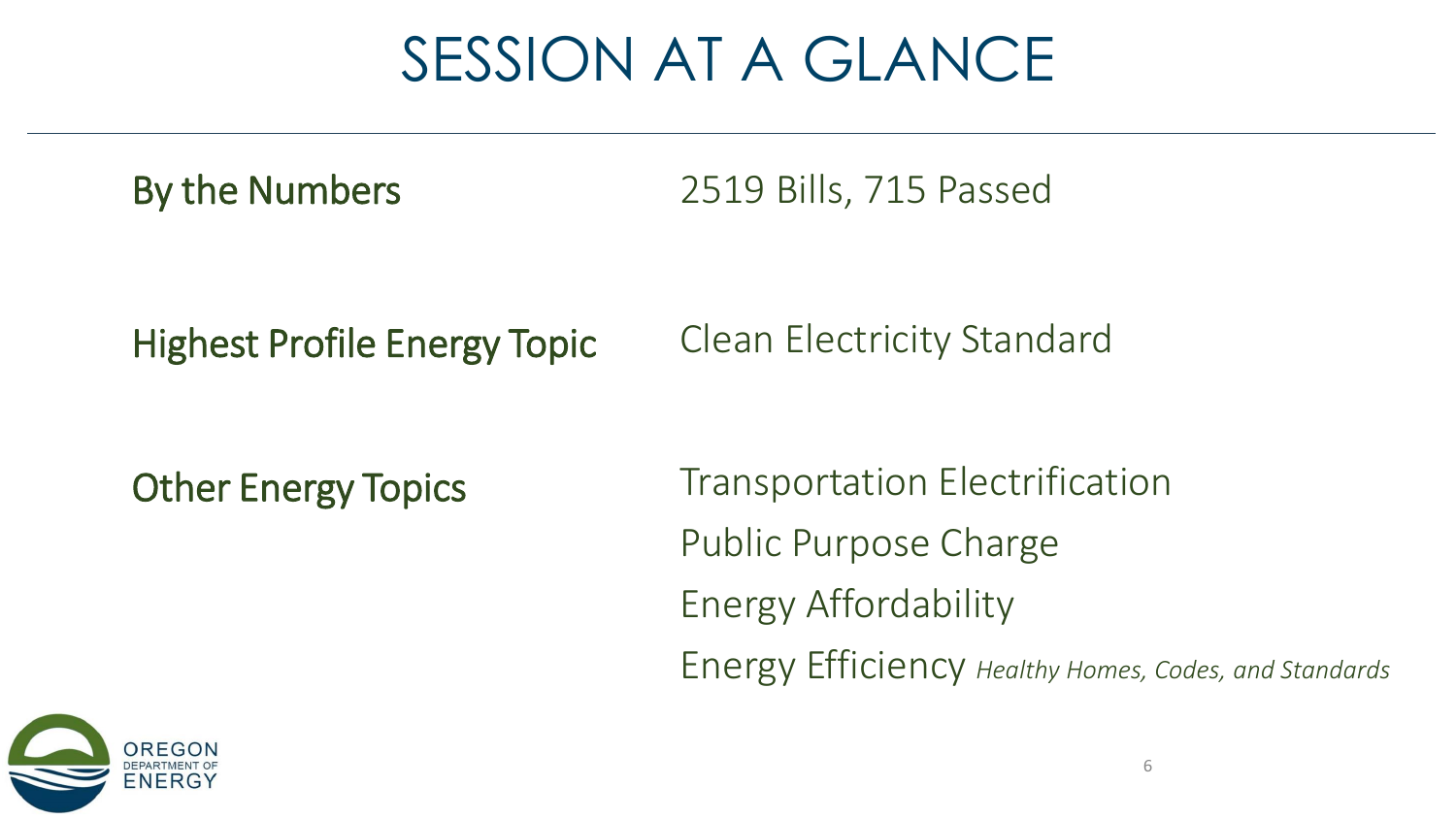# Bill Implementation at ODOE: **Incentives**

### Community Resilient Renewables Incentive **Fund**

#### Oregon Solar + Storage Rebate Program Reboot

Energy Efficient Wildfire Rebuilding Incentive

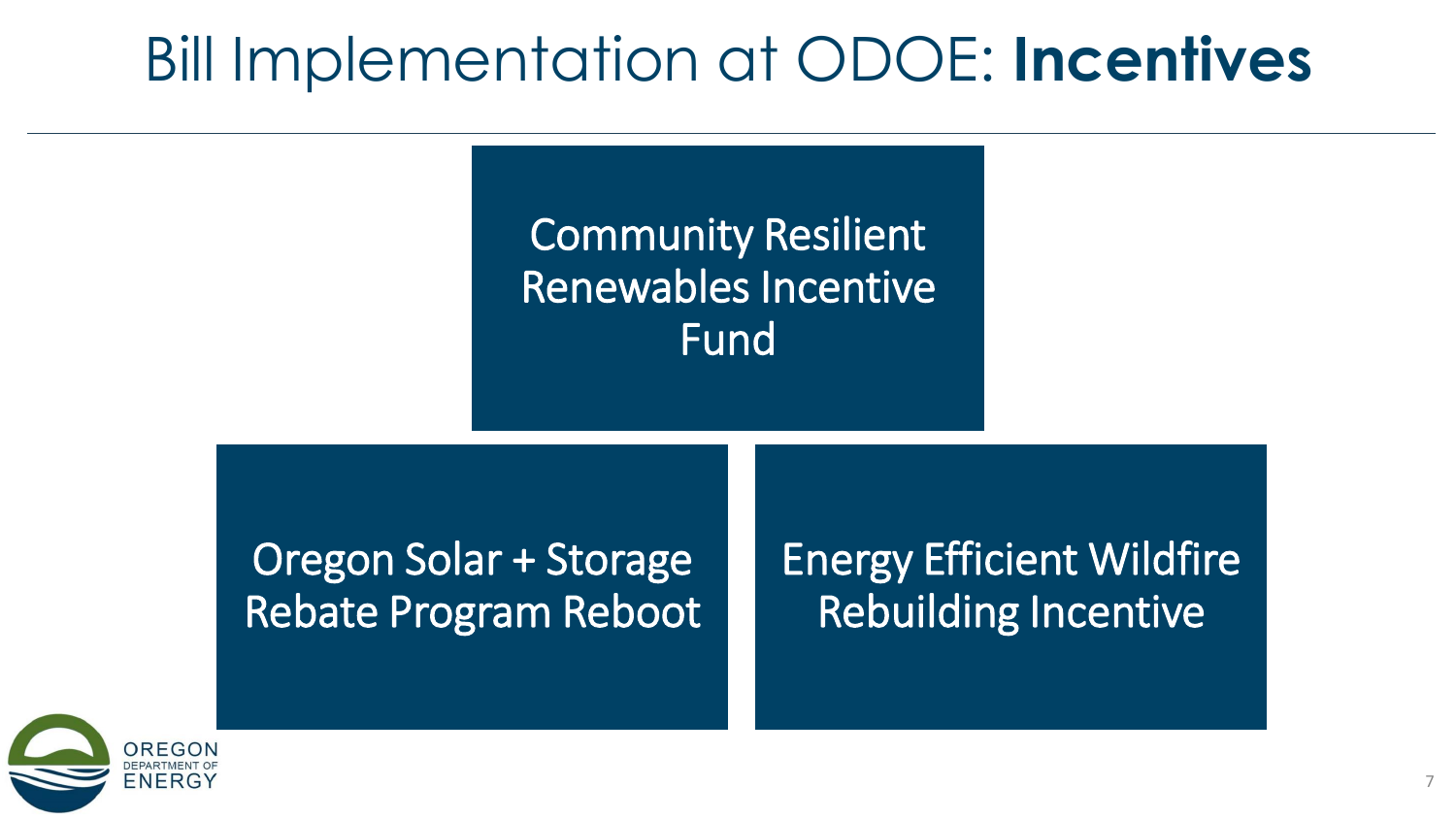# Bill Implementation at ODOE: **Studies**

## Small-Scale Renewable Energy

### Regional Transmission **Organizations**

#### Floating Offshore Wind **Renewable Hydrogen**